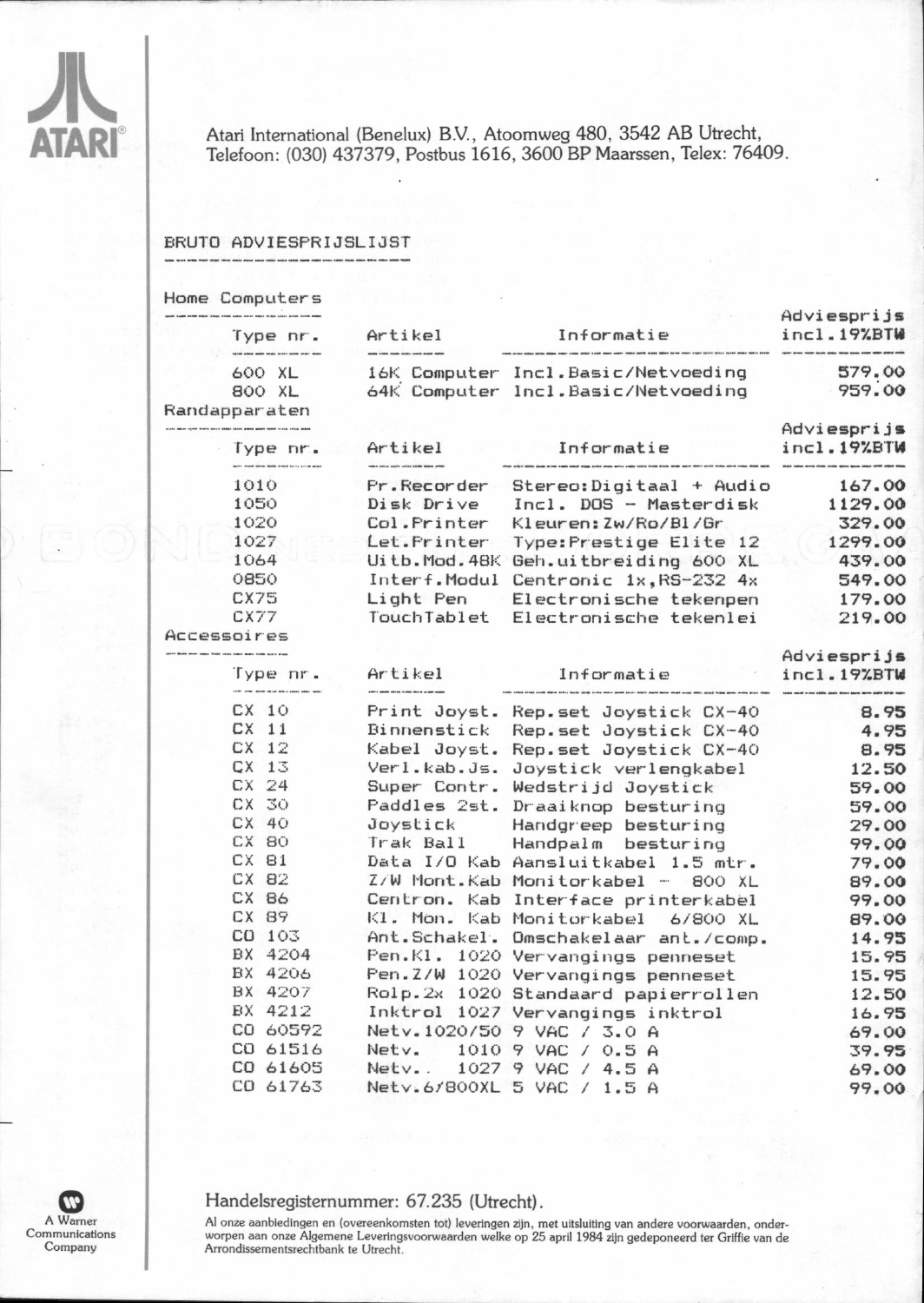## Literatuur

 $00.38$ 

四部

|          | Type nr.                                                                          | Artikel                                                                                   | Informatie<br>Ned.beginners handboek<br>Ned.talige brochure<br>Eng.gevorderde handboek<br>Eng.talige handleiding<br>Eng.talige handleiding<br>Eng.gevorderde handboek |                         | Adviesprijs<br>incl. 5%BTW<br>24.95'<br>2.50<br>24.95<br>24.95<br>19.95<br>79.95 |  |
|----------|-----------------------------------------------------------------------------------|-------------------------------------------------------------------------------------------|-----------------------------------------------------------------------------------------------------------------------------------------------------------------------|-------------------------|----------------------------------------------------------------------------------|--|
| Software | 500<br>CX.<br>318<br>DX<br>15307<br>CO<br>16347<br>CO<br>CO<br>62287<br>APX 90008 | Atari Basic<br>Cat. 600 XL<br>Basic Ref.M.<br>DOS 2 Ref.M.<br>DOS 3 Ref.M.<br>De-Re Atari |                                                                                                                                                                       |                         |                                                                                  |  |
|          | Type nr.                                                                          | Artikel                                                                                   |                                                                                                                                                                       | Prog.drager Opmerkingen | Adviesprijs<br>incl.19%BTW                                                       |  |
|          |                                                                                   |                                                                                           |                                                                                                                                                                       |                         |                                                                                  |  |
|          | Edukatie                                                                          |                                                                                           |                                                                                                                                                                       |                         |                                                                                  |  |
|          | 4108                                                                              | Galgje                                                                                    | Cassette                                                                                                                                                              |                         | 39.95                                                                            |  |
|          | 4114                                                                              | Landen & Ho.                                                                              | Cassette                                                                                                                                                              |                         | 39.95                                                                            |  |
|          | 4129                                                                              | Kabouter Kl.                                                                              | Cassette                                                                                                                                                              | 1)                      | 69.95                                                                            |  |
|          | 4130                                                                              | Huis v. Kab.                                                                              | Cassette                                                                                                                                                              | 1)                      | 69.95                                                                            |  |
|          | 4101                                                                              | Program. 1                                                                                | Cassette                                                                                                                                                              |                         | 79.95                                                                            |  |
|          | 4106                                                                              | Program. 2                                                                                | Cassette                                                                                                                                                              | 1)                      | 79.95                                                                            |  |
|          | 4117                                                                              | Program. 3                                                                                | Cassette                                                                                                                                                              | 1)                      | 79.95                                                                            |  |
|          |                                                                                   | Algemene Ontwikkeling                                                                     |                                                                                                                                                                       |                         |                                                                                  |  |
|          | 4102                                                                              | Koninkrijk                                                                                | Cassette                                                                                                                                                              |                         | 39.95                                                                            |  |
|          | 4105                                                                              | Blackjack                                                                                 | Cassette                                                                                                                                                              |                         | 39.95                                                                            |  |
|          | 4107                                                                              | Bioritme                                                                                  | Cassette                                                                                                                                                              |                         | 39.95                                                                            |  |
|          | 8039                                                                              | Eastern Fr.                                                                               | Module                                                                                                                                                                |                         | 49.95                                                                            |  |
|          | 4009                                                                              | Comp.Schaak                                                                               | Module                                                                                                                                                                |                         | 49.95                                                                            |  |
|          | 4121                                                                              | Energie                                                                                   | Cassette                                                                                                                                                              |                         | 59.95                                                                            |  |
|          | 4110                                                                              | Type-Cursus                                                                               | Cassette                                                                                                                                                              | 1)                      | 79.95                                                                            |  |
|          | 4005                                                                              | Video Easel                                                                               | Module                                                                                                                                                                |                         | 79.95                                                                            |  |
|          | 4007                                                                              | Music Comp.                                                                               | Module                                                                                                                                                                |                         | 79.95                                                                            |  |
|          | 5048                                                                              | Paint                                                                                     | Diskette                                                                                                                                                              | 2)                      | 99.95                                                                            |  |
|          | Kantoor Thuis                                                                     |                                                                                           |                                                                                                                                                                       |                         |                                                                                  |  |
|          | 4103                                                                              | Statistiek                                                                                | Cassette                                                                                                                                                              | 1)                      | 59.95                                                                            |  |
|          | 4109                                                                              | Grafieken                                                                                 | Cassette                                                                                                                                                              | 2)                      | 59.95                                                                            |  |
|          | 5047                                                                              | TimeWise                                                                                  | Diskette                                                                                                                                                              | 2)                      | 69.95                                                                            |  |
|          | 0415                                                                              | Kaartsysteem                                                                              | Diskette                                                                                                                                                              |                         | 119.95                                                                           |  |
|          | 0421                                                                              | Family Fin.                                                                               | Diskette                                                                                                                                                              | 2)                      | 119.95                                                                           |  |
|          | 8036                                                                              | Atari-Writer                                                                              | Module                                                                                                                                                                |                         | 199.00                                                                           |  |
|          | 5049                                                                              | Visicalc                                                                                  | Diskette                                                                                                                                                              | 2)                      | 299.00                                                                           |  |
|          | 0414                                                                              | Bookkeeper                                                                                | Diskette                                                                                                                                                              | 2)                      | 399.00                                                                           |  |
|          | Programeren                                                                       |                                                                                           |                                                                                                                                                                       |                         |                                                                                  |  |
|          | 8121                                                                              | Assemb.Macro                                                                              | Diskette                                                                                                                                                              | 2)                      | 79.95                                                                            |  |
|          | 4003                                                                              | Assemb.Edit.                                                                              | Module                                                                                                                                                                |                         | 119.95                                                                           |  |
|          | 2025                                                                              | Microsoft B.                                                                              | Module                                                                                                                                                                |                         | 199.00                                                                           |  |
|          | 7097                                                                              | Logo-Kit                                                                                  | Module                                                                                                                                                                |                         | 299.00                                                                           |  |
|          | 4018                                                                              | Pilot Leerl.                                                                              | Module .                                                                                                                                                              |                         | 299.00                                                                           |  |
|          | 0405                                                                              | Pilot Ond.w.                                                                              | Module                                                                                                                                                                |                         | 399.00                                                                           |  |

1) Binnenkort leverbaar.

2) Alleen voor de 600XL met uitbreiding 1064 of voor de 800XL.